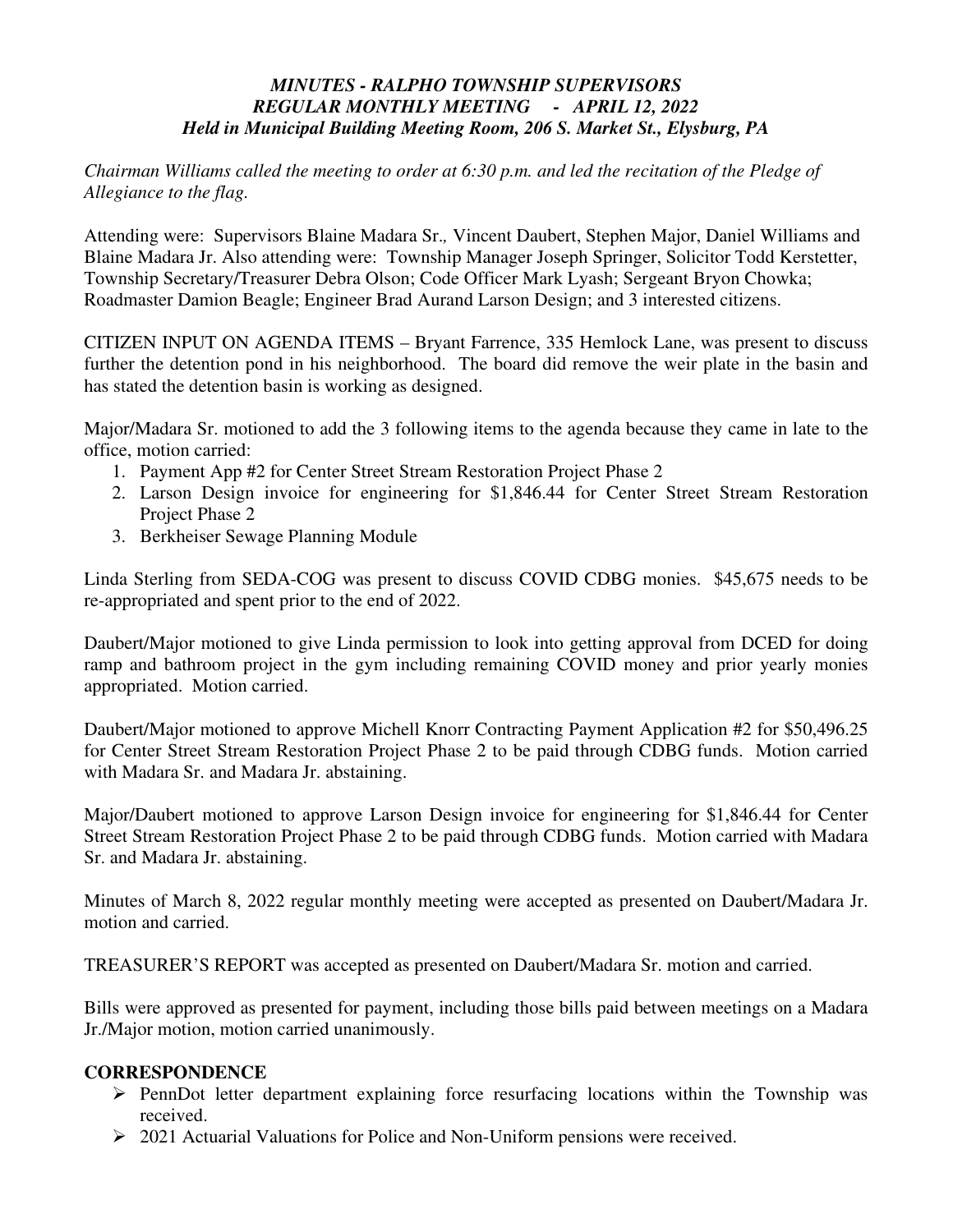## **COMMITTEE/DEPARTMENT REPORTS:**

# **PLANNING – Mark Lyash**

- Major/Madara Sr. motioned to reject Damage Incorporated Land Development. Motion carried.
- Madara Jr./Major motioned to accept recommendation of the Planning Commission to approve Hoagland Family Farm Trust Subdivision. Motion carried.
- Madara Sr./Madara Jr. motioned to accept recommendation of the Planning Commission to approve Novipax Land Development. Motion carried.
- Major/Daubert motioned to approve Berkheiser sewage planning module. Motion carried.

# **STREET DEPARTMENT – Daubert**

- $\triangleright$  Report was received.
- Madara Sr./Williams motioned to have Geo-Technology Association; Inc. do core samples on Bear Hollow Road. Motion carried.
- Madara Sr./Major motioned to advertise Horizon Dr. Seal Coat Project. Motion carried.
- Daubert/Madara Sr. motioned to have Ehrlich Rentokil Company do vegetation management for total of \$2,192. Motion carried
- After positive review of Pearle Avenue extension by the Roadmaster and Assistant Manager, Madara Sr./Madara Jr. motioned to release \$27,463.35 from Danson Financial Security for a balance to remain of \$5,000. Motion carried.
- $\triangleright$  Williams/Madara Jr. motioned to have 3 days street sweeping this year at \$100 per hour. Motion carried.

# **BUILDINGS – Madara Sr.**

- $\triangleright$  Williams/Major motioned to have Buckley's place carpet and vinyl planks in the police station for approximately \$3,310.70. Motion carried.
- Madara Jr./Major motioned to have Kreco Electric do wiring and lighting in upstairs of Municipal Building for \$2,697.72. Motion carried.

# **RECREATION – Madara Jr.**

- Madara Jr./Madara Sr. motioned to purchase a truckload of playground carpet from Zeager Brothers for \$2,702.30, with additional if needed. Motion carried.
- $\triangleright$  The Board would like to thank the families from the community for getting a group together Sunday to help clean up the park. The community support was much appreciated.

### **ZONING OFFICER'S REPORT – Major**

 $\geq 5$  permits were issued and \$3,725.96 in fees were collected during March. 1 burn permit was issued. 28 letters of correspondence were sent and 16 complaints were received for vehicles, trash, dumping and dangerous structures.

# **POLICE DEPARTMENT/PUBLIC SAFETY – Williams**

- $\triangleright$  Report was read
- Madara Sr./Major motioned to purchase equipment for new Ford Utility arriving in June or July, from Keystone for a price of \$10,679.08 and to approve The Decal Shop to remove vinyl from the Tahoe and apply vinyl to new Cruiser for \$1,200. Motion carried.
- Chairman Williams wanted to thank the Elysburg Fire Company, Ralpho Fire Company and the Elysburg Fire Company Community Auxiliary for the Palm Sunday breakfast, it was such an excellent successful community event.